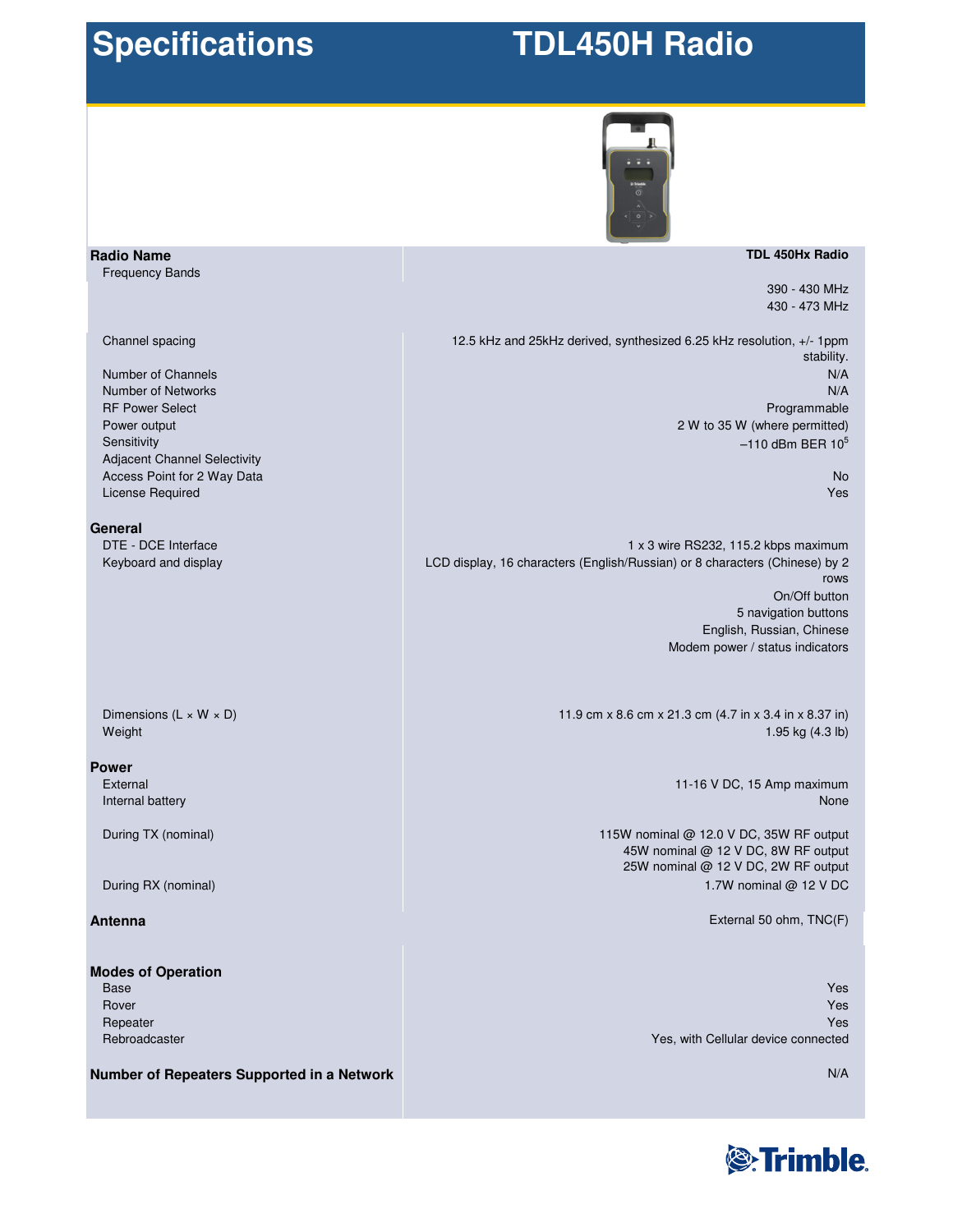# **Specifications**

# **TDL450H Radio**

| <b>Modem Specifications</b>         |                                                                               |
|-------------------------------------|-------------------------------------------------------------------------------|
| <b>RF Modulation</b>                | Gaussian Minimum Shift Keying (GMSK) or (FSK)                                 |
| Link Rate / Modulation              | 19200 bps / 4FSK                                                              |
|                                     | 9600 bps / 4FSK                                                               |
|                                     | 19200 bps / GMSK                                                              |
|                                     | 16000 bps / GMSK                                                              |
|                                     | 9600 bps / GMSK                                                               |
|                                     | 8000 bps / GMSK                                                               |
|                                     | 4800 bps / GMSK                                                               |
| <b>Link Protocols</b>               | Transparent FST, Transparent EOT/EOC, Packet-switched, TRIMMARK™,             |
|                                     | TRIMTALK™. TT450S (HW). SATEL®                                                |
| <b>Forward Error Correction</b>     | Yes                                                                           |
| <b>Environmental Specifications</b> |                                                                               |
| <b>Operating Temperature</b>        |                                                                               |
| Transmitting                        | -30 °C to +65 °C (-22 °F to +149 °F)                                          |
| Receiving                           | -30 °C to +65 °C (-22 °F to +149 °F)                                          |
| Storage Temperature                 | -30 ℃ to +85 ℃ (-22 °F to +185 °F)                                            |
| Vibration / Shock                   | MIL/STD 810F                                                                  |
| Humidity / Enclosure                | IP 67 (Dustproof and watertight to deoth of 1m for 30 minutes)                |
| <b>Connections</b>                  |                                                                               |
| Power                               | 5 pin, #1 shell LEMO                                                          |
| Data                                |                                                                               |
| Antenna                             | 5 Ohm, TNC(F)                                                                 |
| Ethernet                            | N/A                                                                           |
| Serial                              | 1 RS-232 port, 115.2 kbps max                                                 |
|                                     |                                                                               |
| <b>Bluetooth</b>                    | N/A                                                                           |
| <b>Mount</b>                        |                                                                               |
|                                     | Tripod                                                                        |
| <b>Operational Range</b><br>Typical |                                                                               |
| Optimal                             |                                                                               |
| Configuration                       | Display and navigation buttons, TDLCONF software via RS232                    |
| <b>Type Certification</b>           | All models are type accepted and certified for operation in the U.S., Canada, |
|                                     | Australia, New Zealand and Europe. For detailed information concerning your   |
|                                     | country's type certification, please contact your local sales representative  |